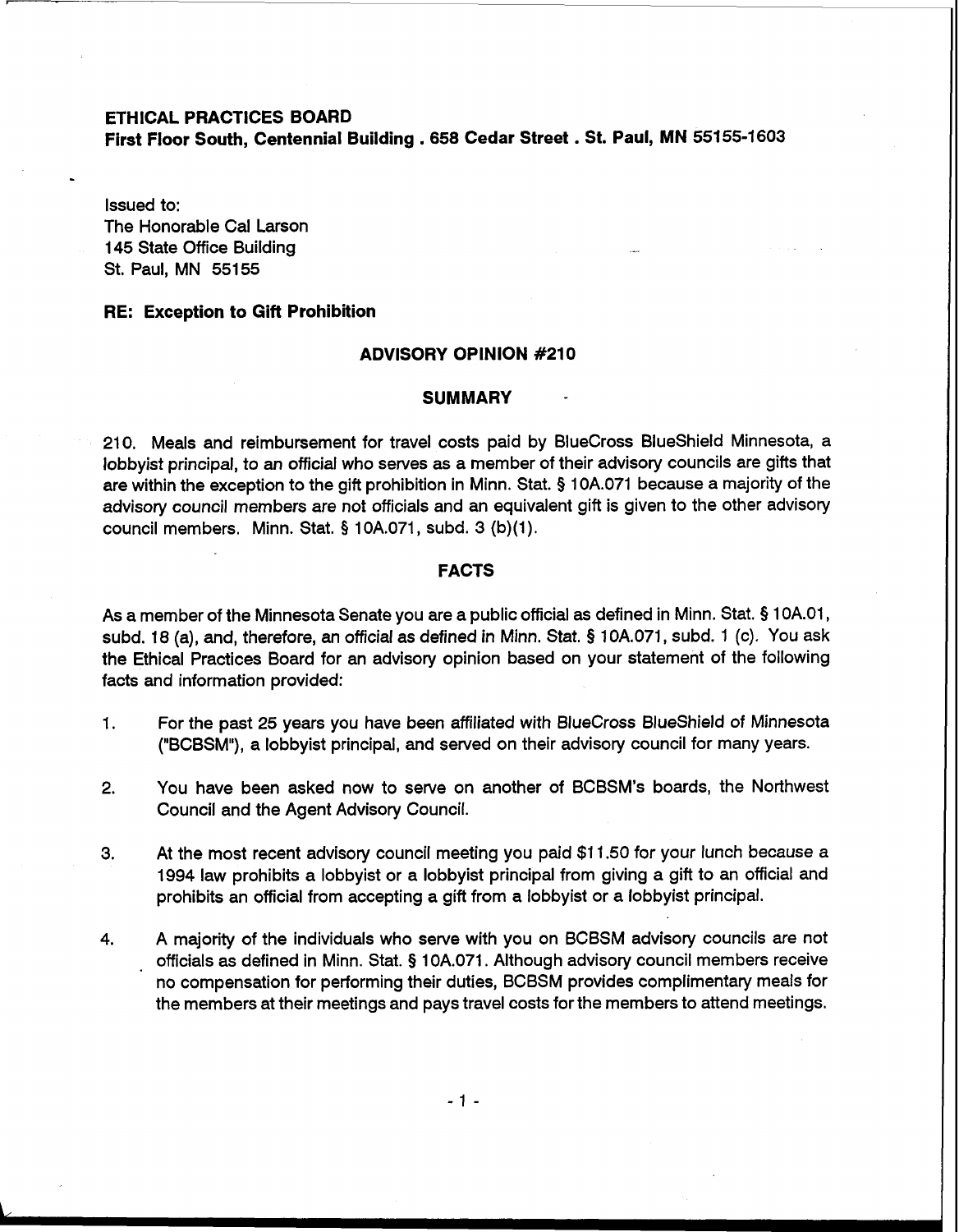## **QUESTION**

Are the complimentary meals and reimbursement for travel costs from BCBSM, a lobbyist principal, provided to you as a member of BCBSM's advisory councils considered to be gifts from a lobbyist principal?

### **OPINION**

Yes, but the gifts are not prohibited because you are a member of the BCBSM's advisory council, a majority of whose members are not officials, and an equivalent gift is given to the other advisory council members. Minn. Stat. **5** 10A.071, subd. 3 (b)(l).

lssued: *1 0 | 1 | 9 5* 

Douglas H. Sillers, Chair Ethical Practices Board

#### **PERTINENT STATUTES**

Minn. Stat. **5** 1 OA.O1 DEFINITIONS provides:

Subd. 11. (a) "Lobbyist" means an individual:

(1) engaged for pay or other consideration, or authorized to spend money by another individual, association, political subdivision, or public higher education system, who spends more than five hours in any month or more than \$250, not including the individual's own travel expenses and membership dues, in any year, for the purpose of attempting to influence legislative action or administrative action, or the official action of a metropolitan governmental unit, by communicating or urging others to communicate with public or local officials.

 $\ddotsc$ 

. . .

Subd. 18. "Public official" means any:

(a) member of the legislature;

(b) constitutional officer in the executive branch and the officer's chief administrative deputy;

(c) member, chief administrative officer or deputy chief administrative officer of a state board or commission which has at least one of the following powers: (i) the power to adopt,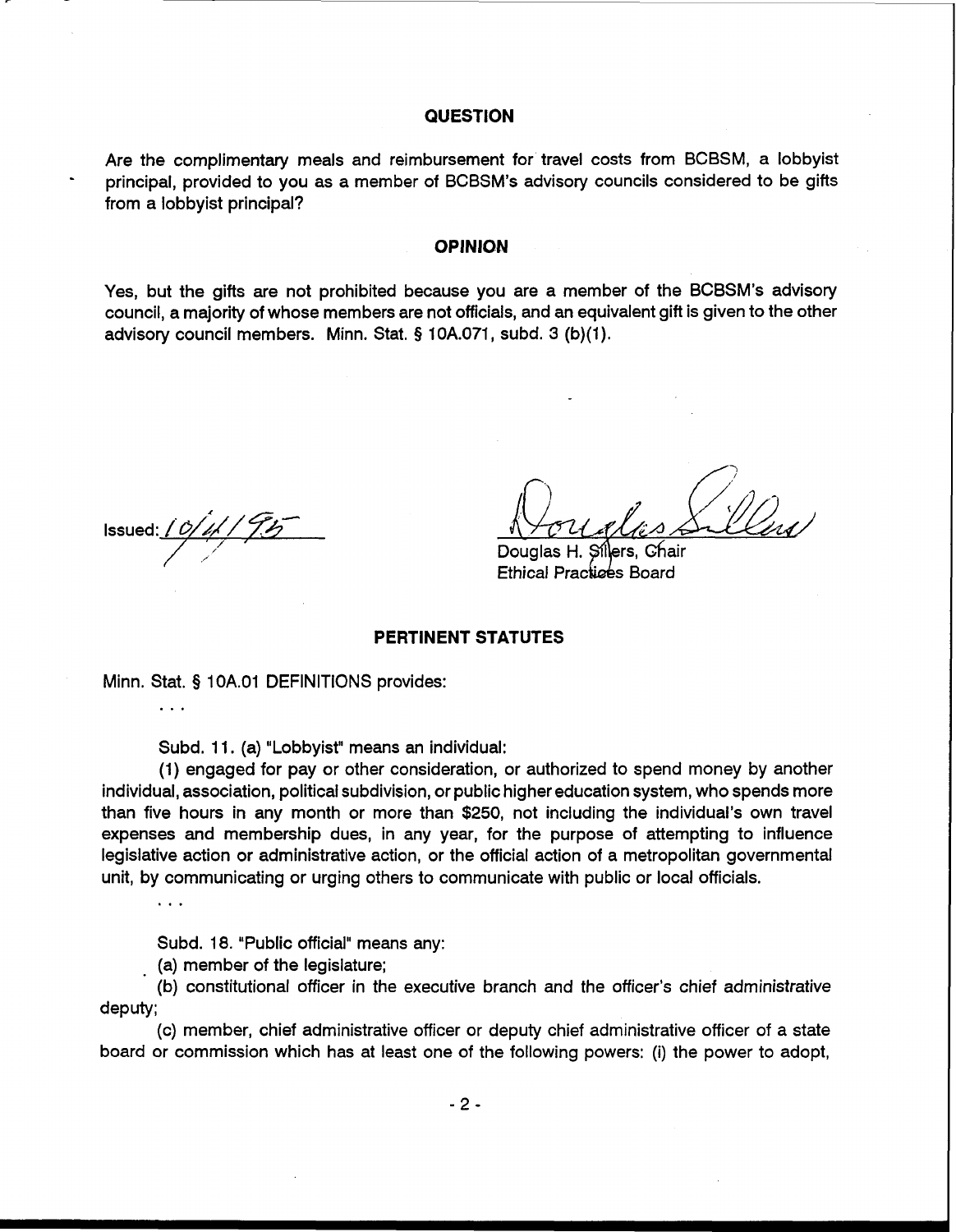amend or repeal rules, or (ii) the power to adjudicate contested cases or appeals;

(d) commissioner, deputy commissioner, or assistant commissioner of any state department as designated pursuant to section 15.01 ;

(e) individual employed in the executive branch who is authorized to adopt, amend or repeal rules or adjudicate contested cases;

(f) executive director of the state board of investment;

(g) executive director of the Indian affairs intertribal board;

(h) commissioner of the iron range resources and rehabilitation board;

(i) commissioner of mediation services;

(i) deputy of any official listed in clauses (e) to  $(i)$ ;

(k) judge of the workers' compensation court of appeals;

(I) administrative law judge or compensation judge in the state office of administrative hearings or referee in the department of jobs and training;

(m) solicitor general or deputy, assistant or special assistant attorney general;

(n) individual employed by the legislature as secretary of the senate, chief clerk of the house, revisor of statutes, or researcher, legislative analyst, or attorney in the office of senate counsel and research or house research;

(0) member or chief administrative officer of the metropolitan council, regional transit board, metropolitan transit commission, metropolitan waste control commission, metropolitan parks and open spaces commission, metropolitan airports commission or metropolitan sports facilities commission;

(p) the director of the racing commission, the director of the gambling control board, the director of the state lottery, and the deputy director of the state lottery;

(q) director or the division of gambling enforcement in the department of public safety;

(r) member or executive director of the higher education facilities authority; or

(s) member of the board of directors or president of the Minnesota world trade center corporation.

. . .

Subd. 28. Principal. "Principal" means an individual or association that:

(1) spends more than \$500 in the aggregate in any calendar year to engage a lobbyist, compensate a lobbyist, or authorize the expenditure of money by a lobbyist; or

(2) is not included in clause (1) and spends a total of at least \$50,000 in any calendar year on efforts to influence legislative action, administrative action, or the official action of governmental units, as described in section 10A.04, subdivision 6.

Minn. Stat. § 10A.071 CERTAIN GIFTS BY LOBBYISTS AND PRINCIPALS PROHIBITED which provides:

Subdivision 1. Definitions. (a) The definitions in this subdivision apply to this section.

(b) "Gift" means money, real or personal property, a service, a loan, a forbearance or forgiveness of indebtedness, or a promise of future employment, that is given and received without the giver receiving consideration of equal or greater value in return.

(c) "Official" means a public official, an employee of the legislature, or a local official of a metropolitan governmental unit.